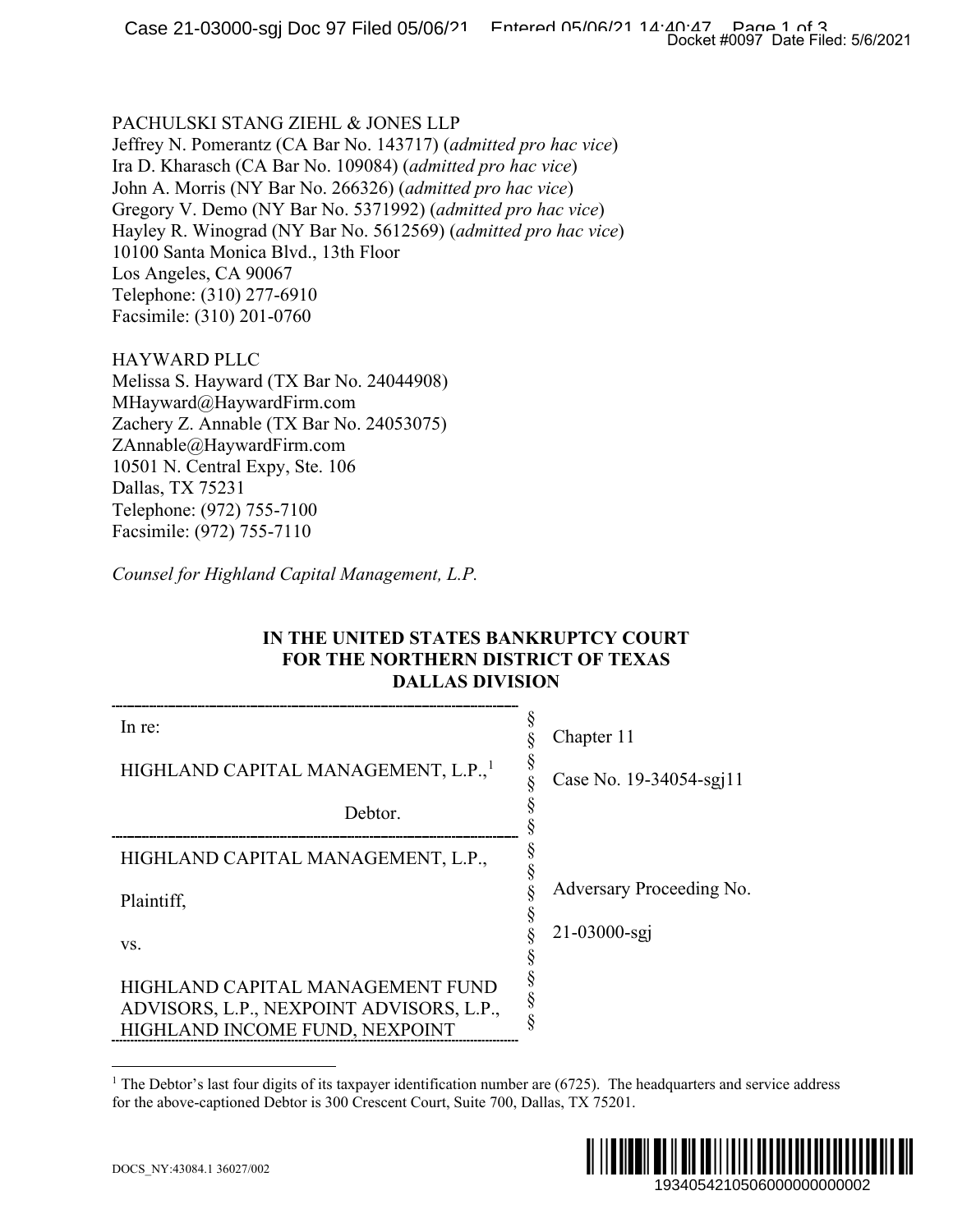STRATEGIC OPPORTUNITIES FUND, NEXPOINT CAPITAL, INC., AND CLO HOLDCO, LTD.,

Defendants. ------------------------------------

# **NOTICE OF ADJOURNMENT**

# **PLEASE TAKE NOTICE** that the hearing scheduled for **Friday, May 7, 2021 at 9:30 a.m.**

**(Central Time)** (the "Hearing") in the above-captioned adversary proceeding (the "Adversary

Proceeding") on the following matters has been rescheduled to July 13 and July 14 at 9:30 a.m.

## **(Central Time) (***see* **AP Docket No. 94)**:

- 1. *Plaintiff's Emergency Motion for a Temporary Restraining Order and Preliminary Injunction against Certain Entities Owned and/or Controlled by Mr. Dondero* [Docket No. 5] (the "PI Motion"); and
- 2. *Motion to Dismiss Plaintiff's Complaint* [Docket No. 43] (the "Motion to Dismiss", and collectively with the PI Motion, the "Motions").

[*Remainder of Page Intentionally Left Blank*]